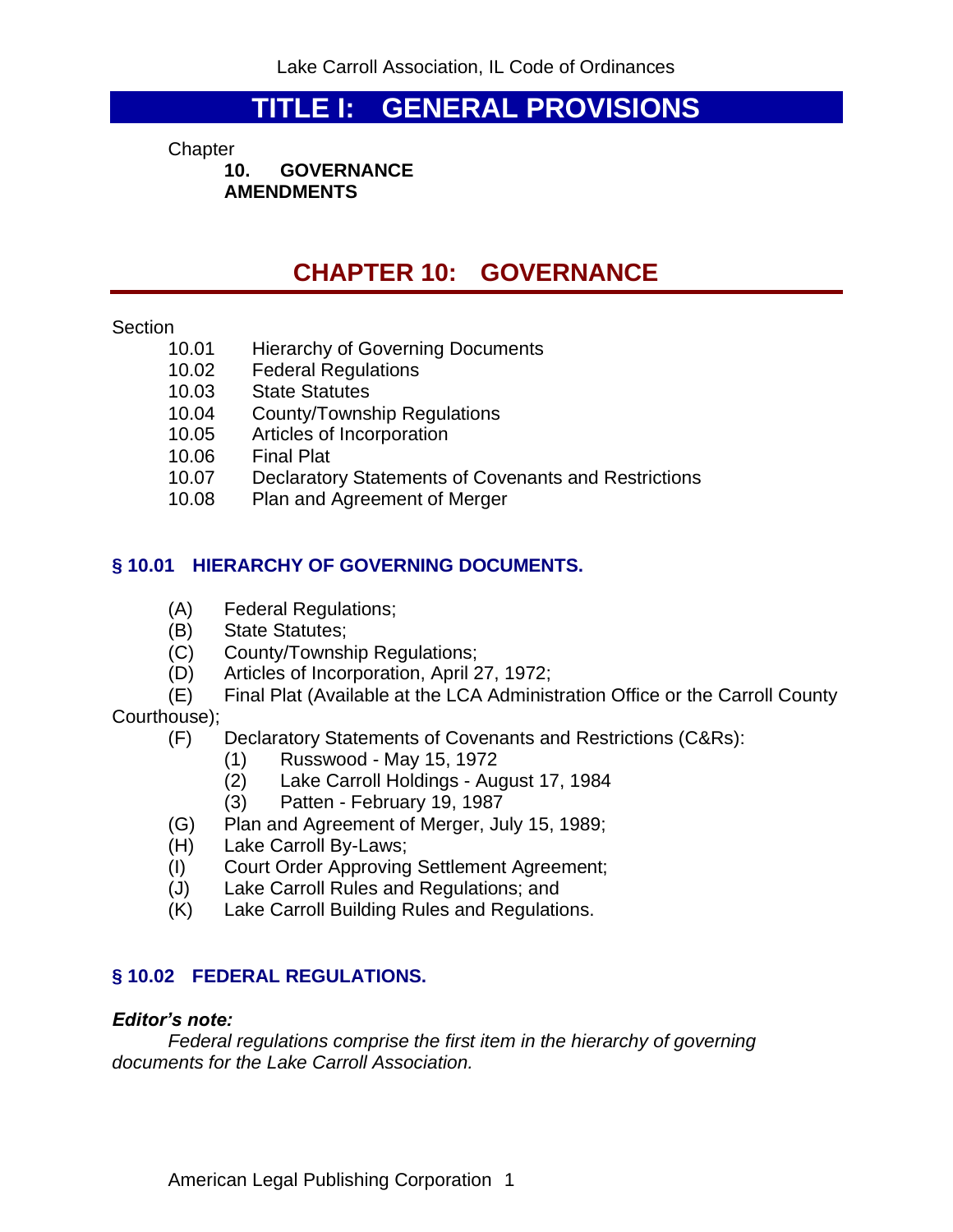### **§ 10.03 STATE STATUTES.**

#### *Editor's note:*

*State of Illinois Statutes comprise the second item in the hierarchy of governing documents for the Lake Carroll Association.* **§ 10.04 COUNTY/TOWNSHIP REGULATIONS.**

#### *Editor's note:*

*County and township regulations comprise the third item in the hierarchy of governing documents for the Lake Carroll Association.*

# **§ 10.05 ARTICLES OF INCORPORATION. ARTICLES OF INCORPORATION - April 27, 1972**



On all be relean these forsents Shall Conur, Orection:

**IDINTERS**, Setticles of Incorporation duly signed and verified of LAKE CARROLL ASSOCIATION

have been filed in the Office of the Secretary of State on the. 27th day of April  $S(\mathcal{D})$  1972, as provided by the GENERAL NOT FOR PROFIT CORPORATION ACT of Filinois, approved July 17. 1943, in force January 1. 1. 9. 194.

Now Therefore. T. JOHN W. LEWIS. Secretary of State of the State of Illinois. by virtue of the powers vested in me by law do hereby issue this Certificate of Incorporation and attach thereto a copy of the Inticles of Incorporation of the aforesaid corporation.

> An Testimony Minereof, *Iheretoset my hand and cause to* be affixed the Great Seal of the State of Illinois, Done at the City of Springfield this 27th  $day \phi^2$  April  $AD 19.72$  and of the Independence of the United States

John W. Januar

 $(SEAL)$ 

American Legal Publishing Corporation 2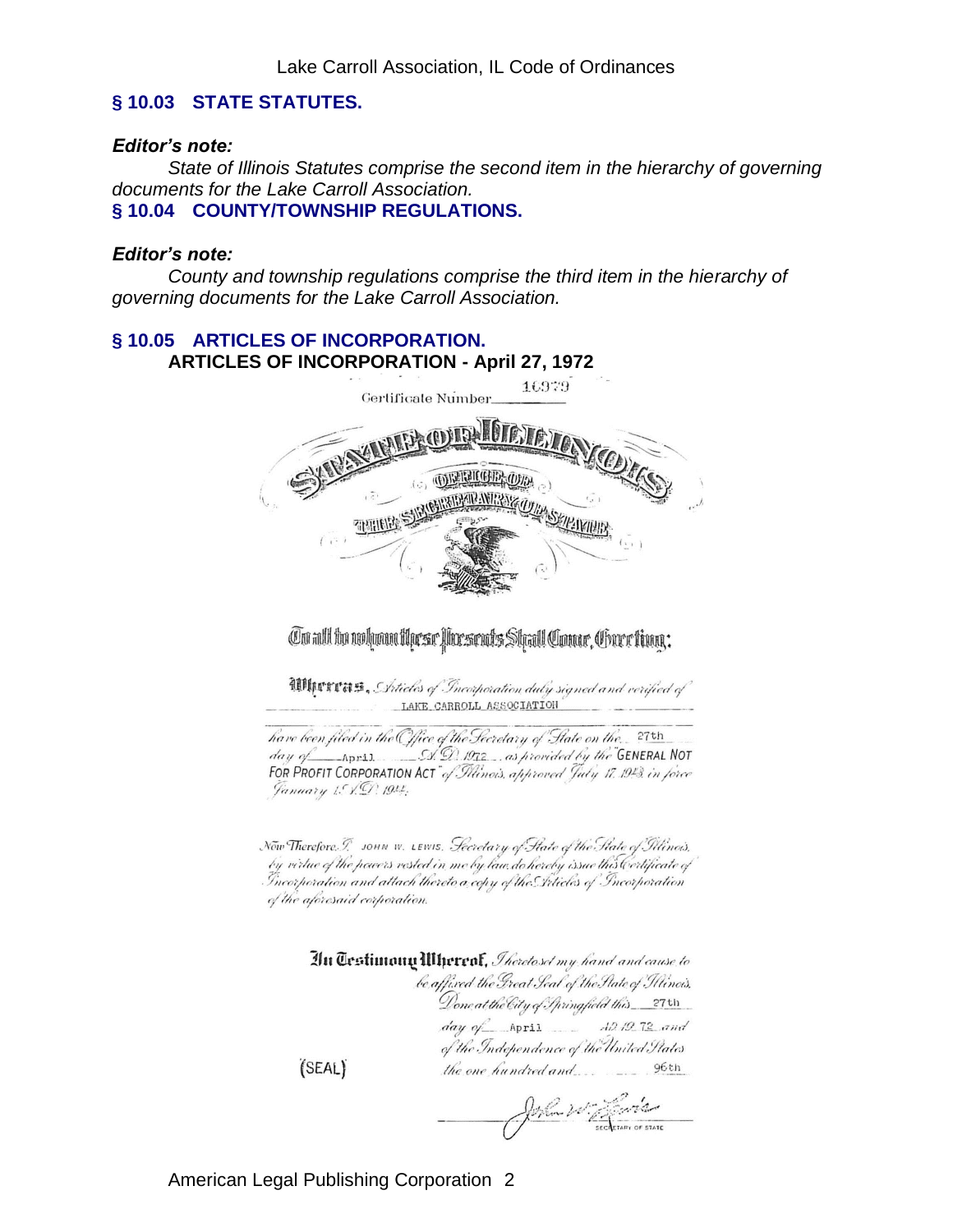| Filing fee \$25.00 ARTICLES OF INCORPORATION                 |
|--------------------------------------------------------------|
| <b>UNDER THE</b>                                             |
| <b>GENERAL NOT FOR PROFIT CORPORATION ACT</b>                |
| (These Articles Must Be Filed in Duplicate)                  |
| (Do Not Write In This Space)                                 |
| Date Paid:                                                   |
| Filing Fee:                                                  |
| Clerk:                                                       |
| To JOHN W. LEWIS, Secretary of State, Springfield, Illinois. |
| We the undersianed Mot less than three                       |

| <b>WE, THE UNIQUISITIES.</b>      |               | <b>INULICOS LIIAII LIIIUC</b>                                                        |                        |              |
|-----------------------------------|---------------|--------------------------------------------------------------------------------------|------------------------|--------------|
| <b>Name</b>                       | <b>Number</b> | <b>Street</b>                                                                        | <b>Address</b><br>City | <b>State</b> |
| Herbert C. Steinmetz,<br>Jr.      | 403           | West Galena Blvd. Aurora, Illinois 60507                                             |                        |              |
| Ralph E. Lowe<br>Gary L. Steadman | 403<br>403    | West Galena Blvd. Aurora, Illinois 60507<br>West Galena Blvd. Aurora, Illinois 60507 |                        |              |

Being natural persons of the age of twenty-one years or more and citizens of the United States, for the purpose of forming a corporation under the General Not for Profit Corporation Act of the State of Illinois, do hereby adopt the following Articles of Incorporation:

1. The name of the corporation is: Lake Carroll Association

2. The period of duration of the corporation is: perpetual

(Please state

"perpetual" or a definite number of years)

3. The address of the initial Registered Office in the State of Illinois is: 403 West Galena Blvd., Street in the City of Aurora (60507) County of KANE and the name of the initial Registered Agent *at said*

(zip code)

*address* is: Gary L. Steadman

4. The first Board of Directors shall be three (3) in number. Their names and addresses being as follows:

| <b>Name</b>          | <b>Number</b> | <b>Street</b>  | <b>Address</b><br><b>State</b><br>City |  |
|----------------------|---------------|----------------|----------------------------------------|--|
| C. Neal McGarvey     | 4921          | Aldemarle Road | Charlotte, North Carolina              |  |
| Henry Skorga         | 4921          | Aldemarle Road | Charlotte, North Carolina              |  |
| <b>William Gibbs</b> | 4921          | Aldemarle Road | Charlotte, North Carolina              |  |

5. The purpose or purposes for which the corporation is organized are: To promote and enhance the civic and social welfare and interests of the persons who may from time to time be the owners of real estate in Lake Carroll, a subdivision situated in Carroll County, Illinois, insofar as those interests relate to said ownership; to acquire by gift or purchase or otherwise, and hold in its corporate name, real and personal property; to construct, maintain, replace or otherwise deal with improvements of every kind whatsoever upon its land; to exercise all powers granted by law to not-for-profit corporations, and to do all lawful things and acts for the betterment of its members and promotion of their interests; to levy assessments and borrow money for the accomplishment of the foregoing purposes. Notwithstanding anything herein to the contrary, the corporation shall exercise only such powers as are in furtherance of the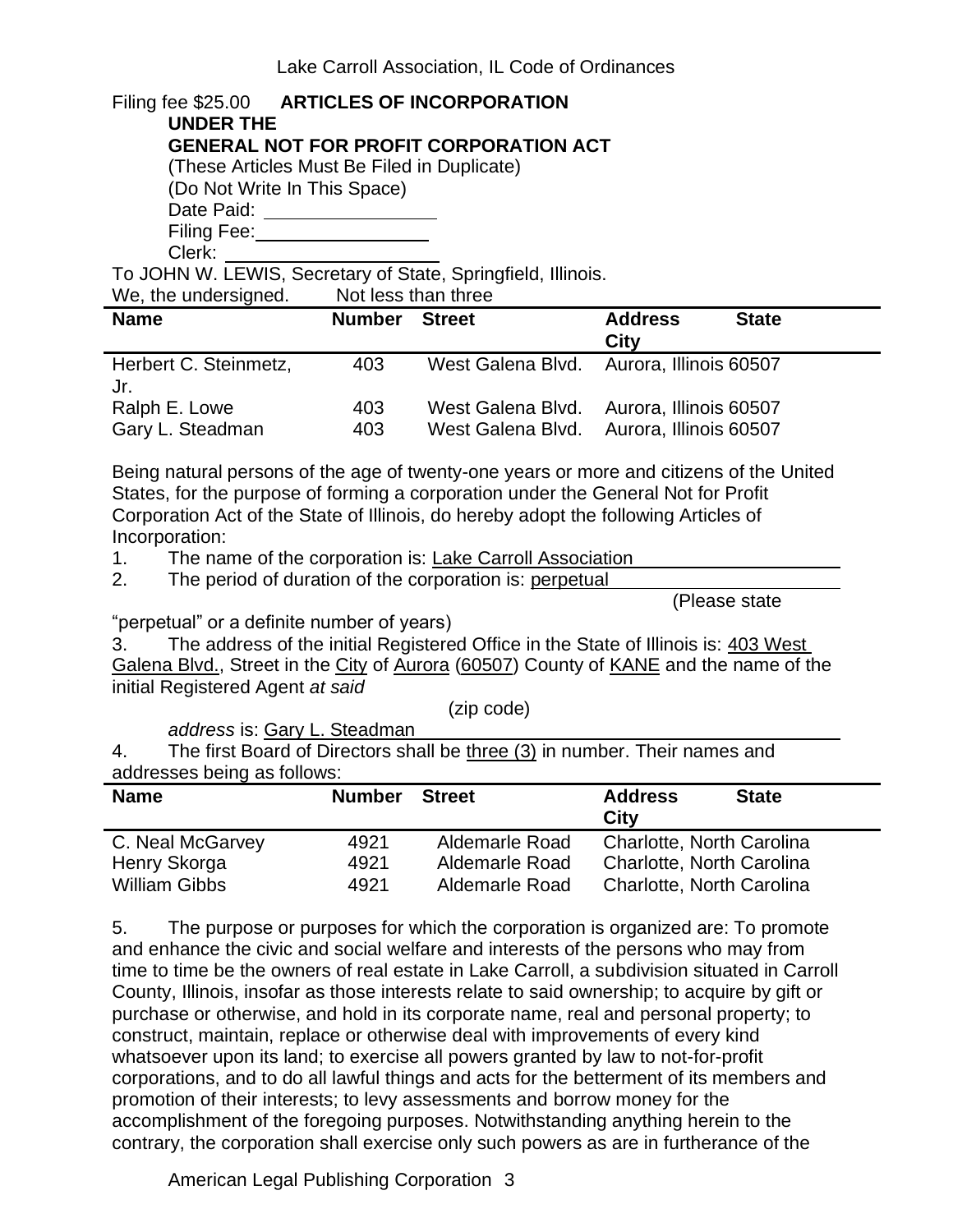exempt purposes of organizations set forth in Section 501(c)(7) of the Internal Revenue Code and its Regulations as the same now exist or as they may be hereafter amended from time to time.



I, Dena J. Gebnuer, a Notary Public do hereby certify that on the 18th day of April, 1972, Herbert C. Steinmetz, Jr., Ralph E. Lowe and Gary L Steadman personally appeared before me and being first duly sworn by me severally acknowledged that they signed the foregoing document in the respective capacities therein set forth and declared that the statements therein contained are true.

IN WITNESS WHEREOF, I have hereunto set my hand and seal the day and year above written.

PLACE (NOTARIAL SEAL) HERE /s/ Notary Public

# **§ 10.06 FINAL PLAT.**

### *Editor's note:*

*The final plat comprises the fifth item in the hierarchy of governing documents for the Lake Carroll Association. A copy of the final plat is available at the LCA Administration Office or Carroll County Courthouse.*

### **§ 10.07 DECLARATORY STATEMENTS OF COVENANTS AND RESTRICTIONS.**

(A) *Russwood.* All Supplementals and Amendments are secondary to the original Russwood Declaration of Restrictive Covenants dated 5-15-1972, which is at the top of the following list.

**5-15-1972 [Sections 1, 2, 3,](http://www.amlegal.com/pdffiles/LakeCarrollAssoc/Russwood/Russwood.pdf)  [4, 5, 12, 13, 16,](http://www.amlegal.com/pdffiles/LakeCarrollAssoc/Russwood/Russwood.pdf)  [20, & 30](http://www.amlegal.com/pdffiles/LakeCarrollAssoc/Russwood/Russwood.pdf) Russwood declaration of restrictive covenants.**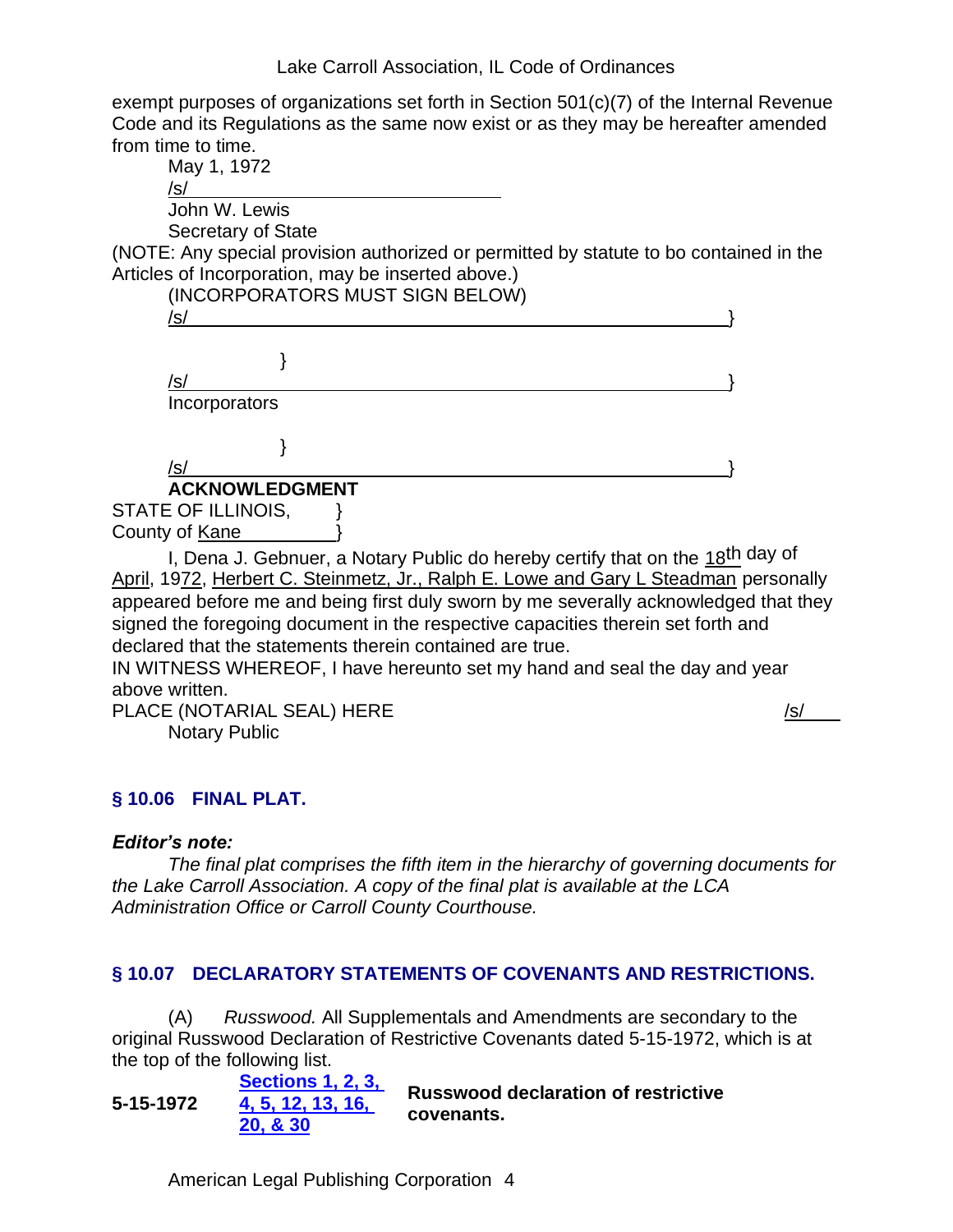| 5-15-1972 | <b>Sections 1, 2, 3,</b><br>4, 5, 12, 13, 16,<br><b>20, &amp; 30</b> | <b>Russwood declaration of restrictive</b><br>covenants.                     |
|-----------|----------------------------------------------------------------------|------------------------------------------------------------------------------|
| 12-6-2015 |                                                                      | Supplemental declaration of restrictive covenants;<br>Lake Carroll.          |
| 5-25-1972 | <b>Section 1</b>                                                     | Supplemental declaration of restrictive covenants;<br>Captains Cove.         |
| 6-15-1972 | <b>Section 1</b>                                                     | Amended supplemental declaration of restrictive<br>covenants; Captains Cove. |
| 12-6-2015 | <b>Section 1</b>                                                     | Second supplemental declaration of restrictive<br>covenants; Captains Cove.  |
| 5-25-1972 | <b>Section 2</b>                                                     | Supplemental declaration of restrictive covenants;<br>Park View.             |
| 6-15-1972 | <b>Section 2</b>                                                     | Amended supplemental declaration of restrictive<br>covenants; Park View.     |
| 6-8-1972  | <b>Section 3</b>                                                     | Supplemental declaration of restrictive covenants;<br>Fawn Ridge.            |
| 12-6-2015 | <b>Section 3</b>                                                     | Second supplemental declaration of restrictive<br>covenants; Fawn Ridge.     |
| 6-8-1972  | <b>Section 4</b>                                                     | Supplemental declaration of restrictive covenants;<br>Driftwood Point.       |
| 10-2-1972 | <b>Section 5</b>                                                     | Supplemental declaration of restrictive covenants;<br>Heathcliff.            |
| 3-26-1973 | Section 12                                                           | Supplemental declaration of restrictive covenants;<br>Briarwood.             |
| 6-8-1973  | Section 12                                                           | Amended supplemental declaration of restrictive<br>covenants; Briarwood.     |
| 5-9-1973  | Section 13                                                           | Supplemental declaration of restrictive covenants;<br>Quail Hollow.          |
| 6-8-1973  | Section 13                                                           | Amended supplemental declaration of restrictive<br>covenants; Quail Hollow.  |
| 8-9-1973  | Section 16                                                           | Supplemental declaration of restrictive covenants;<br>Stonehedge.            |
| 3-26-1973 | <b>Section 20</b>                                                    | Supplemental declaration of restrictive covenants;<br>Fox Run.               |
| 9-14-1973 | Section 30                                                           | Supplemental declaration of restrictive covenants;<br>Brookside.             |
| 5-15-1972 | <b>Sections 1, 2, 3,</b><br>4, 5, 12, 13, 16,<br><u>20, &amp; 30</u> | Russwood declaration of restrictive covenants.                               |

(B) *Lake Carroll Holdings. (Russwood Covenants and Restrictions upheld by LCH as their base to their additional Declarations and Easements). All Supplementals and Amendments are secondary to the original Russwood Declaration of Restrictive Covenants dated 5-15-1972, which is at the top of the following list.*

| <b>Date</b> | <b>Section</b>              | <b>Description</b>                                                  |
|-------------|-----------------------------|---------------------------------------------------------------------|
| 5-15-1972   | <b>Sections 17 &amp; 18</b> | Russwood declaration of restrictive covenants.                      |
| 12-6-2015   |                             | Supplemental declaration of restrictive covenants;<br>Lake Carroll. |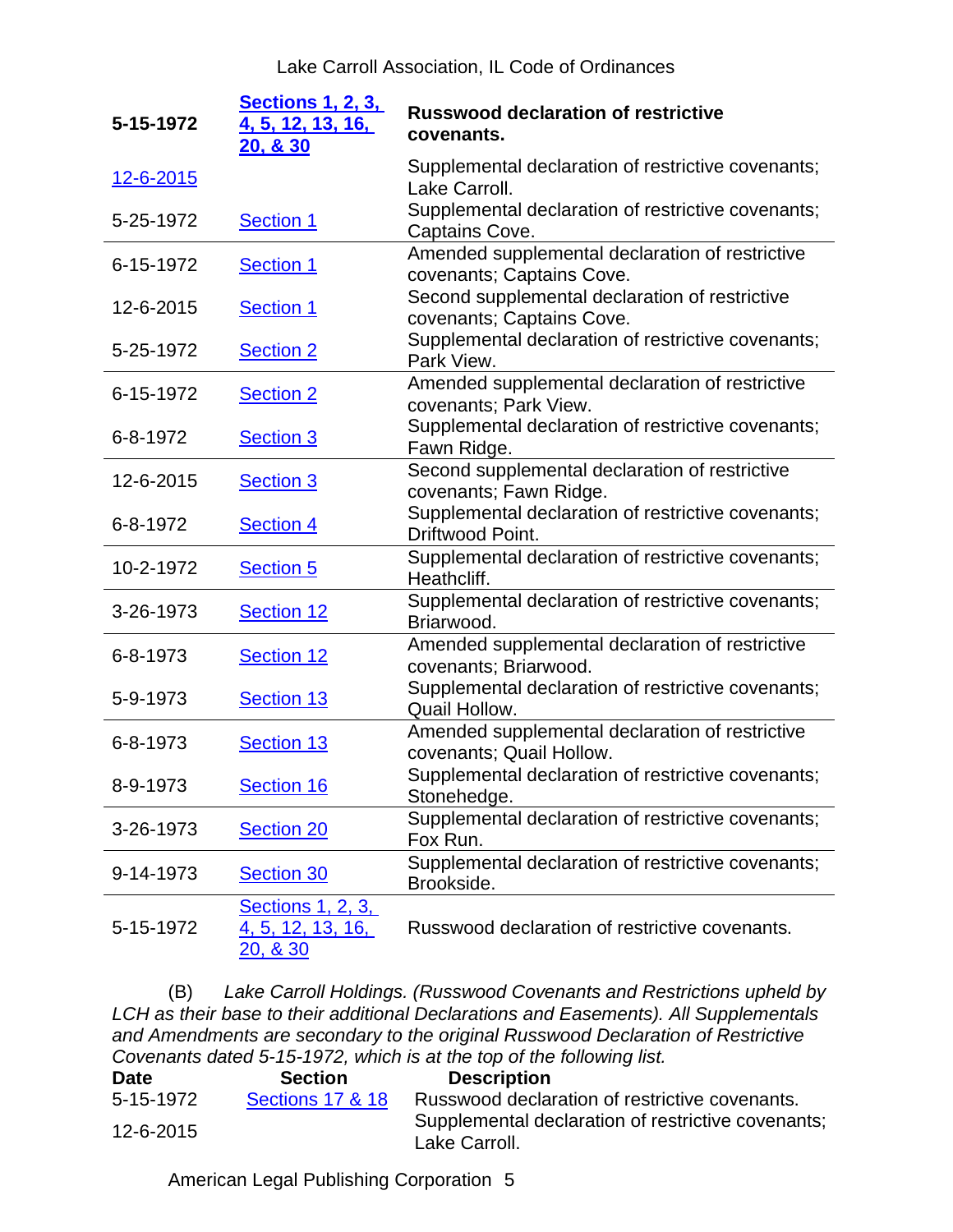| <b>Date</b> | <b>Section</b>    | <b>Description</b>                                                                                              |
|-------------|-------------------|-----------------------------------------------------------------------------------------------------------------|
| 8-17-1984   | Section 17        | Declaration of easements and declaration of<br>restrictive covenants; Lakeview Heights.                         |
| 4-13-1987   | <b>Section 17</b> | Declaration of easements; Lakeview Heights.                                                                     |
| 12-6-2015   | <b>Section 17</b> | Supplemental declaration of restrictive covenants;<br>Lakeview Heights.                                         |
| 4-13-1987   | <b>Section 18</b> | Declaration of easements and declaration of<br>restrictive covenants; Valleyview Heights.                       |
| 5-29-1987   | Section 18        | Amendment to declaration of easements and<br>declaration of restrictive covenants; Valleyview<br><b>Heights</b> |

(C) *Patten. All Supplementals and Amendments are secondary to the original Patten Declaration of Covenants and Restrictions dated 2-19-1987, which is at the top of the following list.*

| <b>Date</b> | <b>Section</b>     | <b>Description</b>                   |
|-------------|--------------------|--------------------------------------|
| 2-19-1987   | Sections 15, 19,   | Patten declaration of covenants and  |
|             | 26, 27, 28, 29, 31 | restrictions to run with the land.   |
|             |                    | Supplemental declaration of          |
| 11-4-1987   | Section 15         | covenants; Deer Run on Lake Carroll; |
|             |                    | Prairie Hills Heights.               |
|             |                    | Second supplemental declaration of   |
| 12-6-2015   | <b>Section 15</b>  | restrictive covenants; Deer Run on   |
|             |                    | Lake Carroll; Prairie Hill Heights.  |
|             |                    | Supplemental declaration of          |
| 11-4-1987   | Section 19         | covenants; Deer Run on Lake Carroll; |
|             |                    | <b>Timber Ridge Estates.</b>         |
|             |                    | Second supplemental declaration of   |
| 12-6-2015   | Section 19         | restrictive covenants; Deer Run on   |
|             |                    | Lake Carroll; Timber Ridge Estates.  |
|             |                    | Supplemental declaration of          |
| 2-19-1987   | <b>Section 21</b>  | covenants; Deer Run on Lake Carroll. |
|             |                    | Second supplemental declaration of   |
| 12-6-2015   | <b>Section 21</b>  | restrictive covenants; Deer Run on   |
|             |                    | Lake Carroll; Marina Point.          |
|             |                    | Supplemental declaration of          |
| 8-11-1990   | <b>Section 22</b>  | covenants; Deer Run on Lake Carroll; |
|             |                    | Lakewood Manor.                      |
|             |                    | Supplemental declaration of          |
| 11-23-1987  | <b>Section 23</b>  | covenants; Deer Run on Lake Carroll; |
|             |                    | <b>Broadview Estates.</b>            |
|             |                    | Second supplemental declaration of   |
| 12-6-2015   | <b>Section 23</b>  | restrictive covenants; Deer Run on   |
|             |                    | Lake Carroll; Broadview Estates.     |
|             |                    | Supplemental declaration of          |
| 11-23-1987  | <b>Section 24</b>  | covenants; Deer Run on Lake Carroll; |
|             |                    | Saddlewood Point.                    |
|             |                    | Second supplemental declaration of   |
| 4-3-1989    | <b>Section 24</b>  | covenants; Deer Run on Lake Carroll; |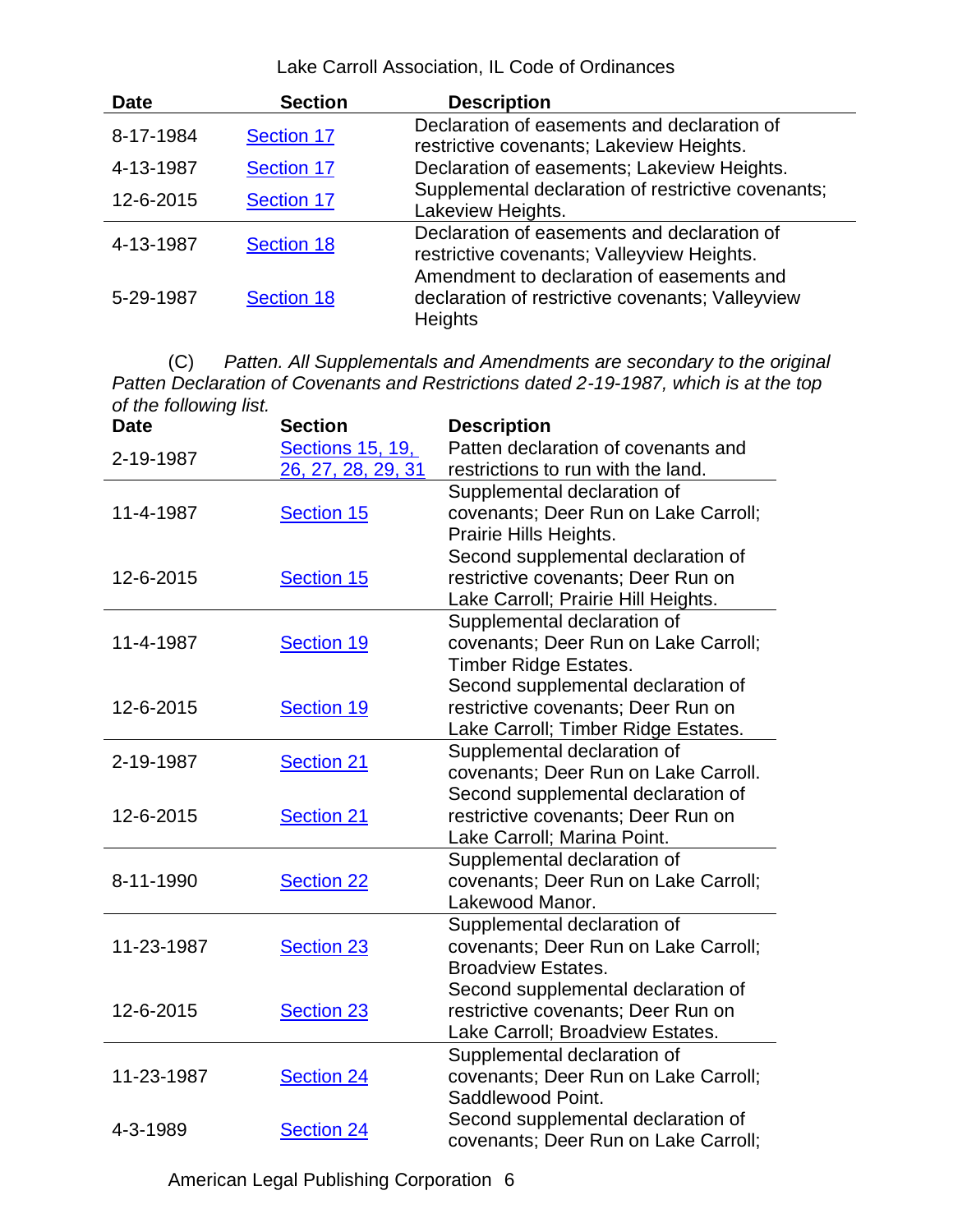| <b>Date</b> | <b>Section</b>    | <b>Description</b>                                                                                                                            |
|-------------|-------------------|-----------------------------------------------------------------------------------------------------------------------------------------------|
| 12-6-2015   | <b>Section 24</b> | Ranchette Lots 113 through 141.<br>Third supplemental declaration of<br>restrictive covenants; Deer Run on<br>Lake Carroll; Saddlewood Point. |
| 12-7-1987   | <b>Section 25</b> | Supplemental declaration of<br>covenants; Deer Run on Lake Carroll;<br>Homewood Hills.                                                        |
| 7-8-1987    | <b>Section 26</b> | Supplemental declaration of<br>covenants; Deer Run on Lake Carroll;<br>Norwood Meadows.                                                       |
| 7-8-1987    | <b>Section 27</b> | Supplemental declaration of<br>covenants; Deer Run on Lake Carroll;<br><b>Ridgeview Estates.</b>                                              |
| 5-26-1987   | <b>Section 28</b> | Supplemental declaration of<br>covenants; Deer Run on Lake Carroll.                                                                           |
|             | <b>Section 29</b> | Supplemental declaration was not<br>filed, but Section 29 is recorded on the<br>final plat.                                                   |
| 6-22-1989   | <b>Section 31</b> | Supplemental declaration of<br>covenants; Deer Run on Lake Carroll;<br>Fairway Estates.                                                       |

#### **§ 10.08 PLAN AND AGREEMENT OF MERGER.**



WINTING, ARTICLES OF MERGER OF<br>INCORPORATED UNDER THE LAWS CARROLL ASSOCIATION<br>FILED IN THE OFFICE OF THE SECRETARY OF STATE AS PROVIDED BY THE<br>GENERAL NOT FOR PROFIT CORPORATION ACT OF ILLINOIS, IN FORCE<br>JANUARY 1, A.D. 1

Now Therefore. I. JinEdgor. Secretary of State of the State<br>of Illinois.by virtue of the powers vested in me by law. do hereby issue this certificate and attach hereto a copy of the Application of the afcresaid corporation.

In Trestimony *Whereof, Theretoset my hand and cause to* 

be affixed the Great Seal of the State of Illinois. at the City of Springfield, this 31ST  $day of$  JULY  $AD/9$  89 and of the Independence of the United States the live hundred and 14TH

m Ecloper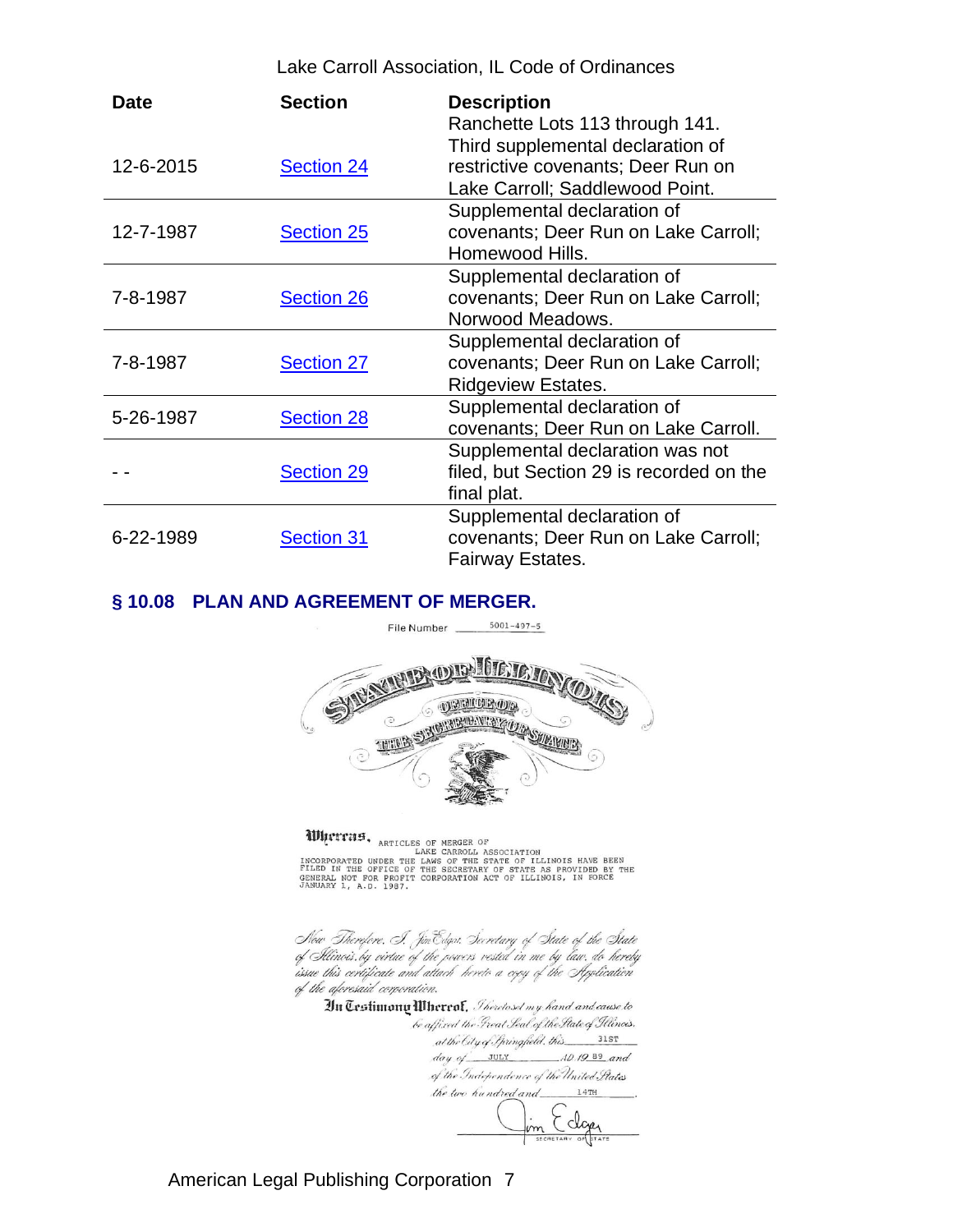NP 111.25 (Rev. Jan., 1987)

**Submit in Duplicate** 

Remit payment in check or Money Order, payable to "Secretary of State". DO NOT SEND CASH!

Filing Fee \$25.00

Jim Edgar

**Secretary** of State State of Illinois

 $5001 - 4925$ File  $#$ This Space for Use By Secretary of State Date  $/$ **Filing Fee** Clerk

# **ARTICLES OF MERGER OR CONSOLIDATION**

under the

General Not for Profit Corporation Act

Pursuant to the provisions of "The General Not for Profit Corporation Act of 1986" the undersigned corporations hereby adopt the following Articles of Merger or Consolidation. (Strike applicable word.)

1. The names of the corporation proposing to merge, and the State or County of their incorporation, are:

Name of Corporation State or County of Incorporation

| <b>Lake Carroll Association</b> | Illinois 5001-197-5 |
|---------------------------------|---------------------|
| Deer Run Association            | Illinois 5449-779-2 |
|                                 |                     |

2. The laws of the State or County under which each corporation is incorporated permit such merger or consolidation.

3. The name of the surviving corporation is Lake Carroll Association and it shall be governed by the laws of Illinois

4. The plan of merger is as follows: See attached Exhibit A

(If space is insufficient, attach additional pages size 8-1/2 x 11)

5. The plan of merger was approved, (a) as to each corporation not organized in Illinois, in compliance with the laws of the state under which it is organized, and (b) as to each Illinois corporation, as follows:

(Please indicate the manner by which the plan was approved by inserting the comparable letter in the box following each corporate name.)

A. By the affirmative vote of the directors in office, at a meeting the of the board of directors. (§ 111.15)

B. By written consent, signed by all the directors in office, in compliance with Section 108.45 of this Act. (§ 108.45 & § 111.15)

C. At a meeting of members by the affirmative vote of members having not less than the minimum number of votes necessary to adopt the plan, as provided by this Act, the articles of incorporation or the bylaws. (§ 111.20)

D. By written consent, signed by members having not less than the minimum number of votes necessary to adopt the plan, as provided by this Act, the articles of incorporation or the bylaws, in compliance with Section 107.10 of this Act. (§ 107.10 & § 111.20)

| <b>NAME OF CORPORATION</b>      | <b>MANNER</b> |
|---------------------------------|---------------|
| <b>Lake Carroll Association</b> |               |
| <b>Deer Run Association</b>     |               |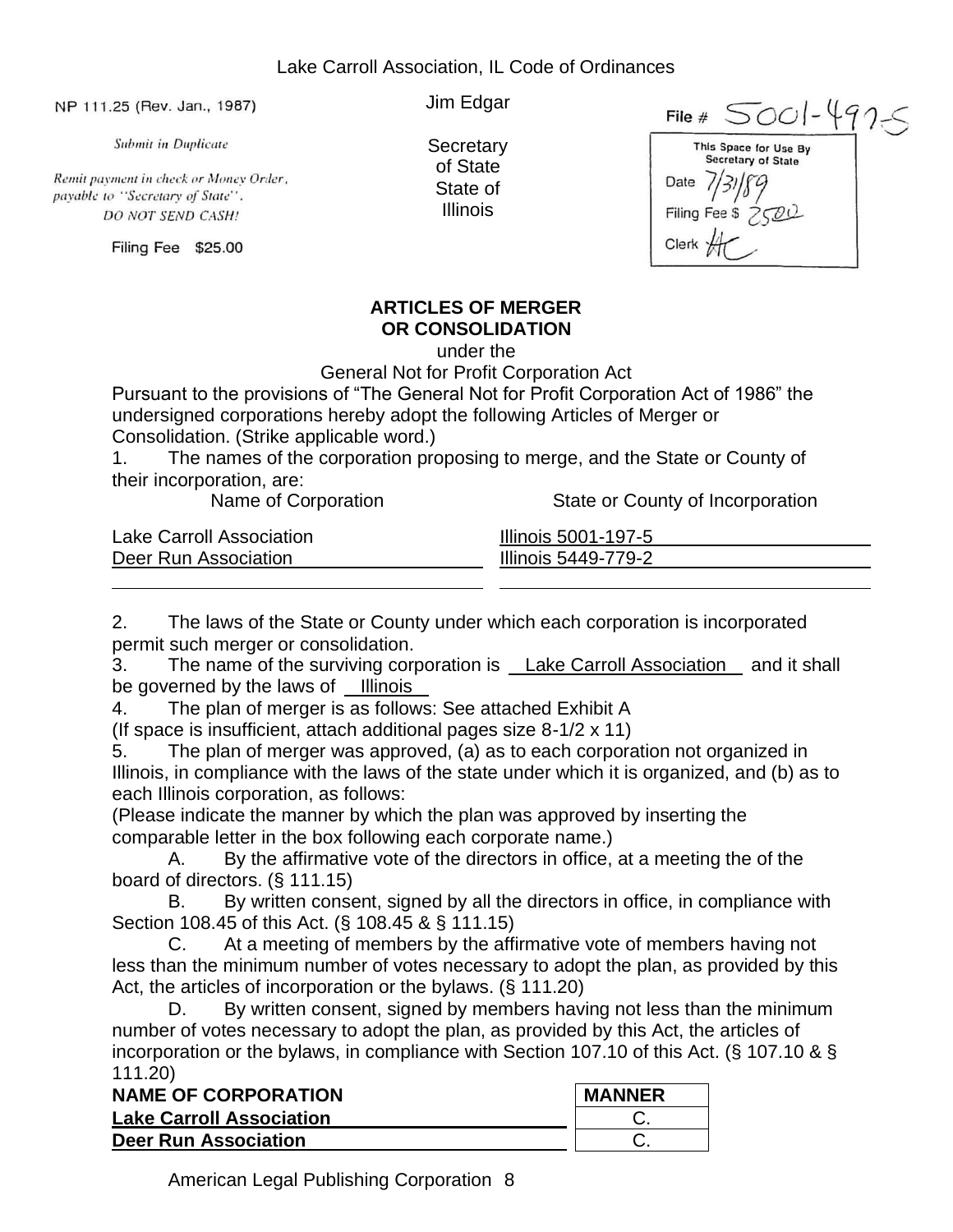6. (Not applicable if surviving or new corporation is an Illinois corporation) It is agreed that, upon and after the issuance of a certificate of merger or consolidation by the Secretary of State of the State of Illinois:

a. The surviving or new corporation be served with process in this State in any proceeding for the enforcement of any proceeding for the enforcement of any obligation of any domestic corporation which is party to such merger or consolidation.

b. The Secretary of State of the State of Illinois shall be and hereby is irrevocably appointed as the agent of the surviving or new corporation to accept service of process in any such proceeding.

(Not applicable)

The undersigned corporation has caused these article to be signed by its duly authorized officers, each of whom affirm, under penalties of perjury, that the facts stated herein are true.

| Dated       | $7 - 19$<br>g89                                                                   | Lake Carroll Association                                                                                                 |
|-------------|-----------------------------------------------------------------------------------|--------------------------------------------------------------------------------------------------------------------------|
| attested by | (Signature of Secretary or Assistant Secretary)                                   | (Exact Name of Corperation)<br>by<br>(Signature of Pryddent or Vicerrexident)                                            |
|             | William Ebenezer - Secretary<br>(Type or Print Name and Title)                    | Charles_Kopecky_-President-<br>(Type or Print Name and Title)                                                            |
| Dated 2     | 89                                                                                | Deer Run Association                                                                                                     |
| attested by | of Secretary or Assistant Secretar<br>(Signatur)<br>(Type or Print Name and fule) | Hany Name by Gorpopation)<br>by<br>(Signature of President or Vice President)<br>PRES.<br>(Type or Print Name and Title) |
| Dated-      |                                                                                   | (Exact Name of Corporation)                                                                                              |
| attested by | (Signature of Secretary or Assistant Secretary)                                   | by<br>(Signature of President or Vice President)                                                                         |
|             | (Type or Print Name and Title)                                                    | (Type or Print Name and Title)                                                                                           |

#### Duplicate Original One Of Two (2) PLAN AND AGREEMENT Of MERGER BETWEEN LAKE CARROLL ASSOCIATION AND DEER RUN ASSOCIATION

This Plan and Agreement of Merger, made this 15th day of July, 1989, by and between LAKE CARROLL ASSOCIATION, an Illinois not-for-profit corporation (Lake Carroll) and DEER RUN ASSOCIATION, an Illinois not-for-profit corporation (Deer Run), said corporations being hereinafter sometimes referred to jointly as "constituent corporations."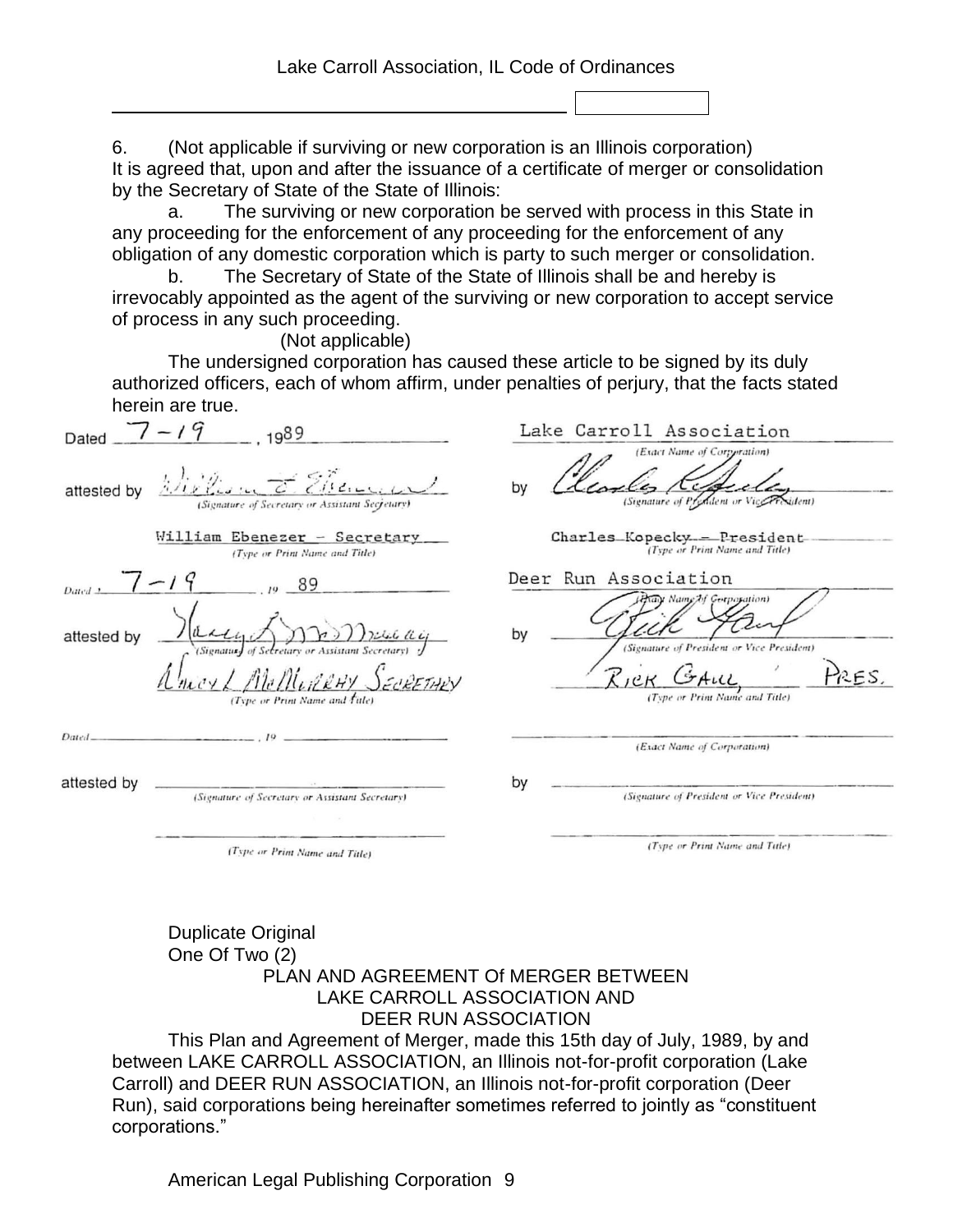## WITNESSETH:

WHEREAS, Lake Carroll is a corporation, organized existing under the laws of the State of Illinois, its Articles of Incorporation having been filed in the office of the Secretary of State of Illinois and a Certificate of Incorporation having been recorded in the office of the Recorder of Deeds of Kane County, Illinois, and subsequently refiled in Carroll County, Illinois; and

WHEREAS, Deer Run is a corporation organized and existing under the laws of the State of Illinois, its Articles of Incorporation having been filed in the office of the Secretary of State of Illinois and a Certificate of Incorporation having been recorded in the office of the Recorder of Deeds of Carroll County, Illinois, and

WHEREAS, the board of directors of each of the constituent corporations deems it advisable that Deer Run be merged into Lake Carroll on the terms and conditions hereinafter set forth, and in accordance with the applicable provisions of the General Not for Profit Corporation Act of 1986 of the State of Illinois, which permits such mergers.

NOW, THEREFORE, in consideration of the premises and of the agreements, covenants and conditions hereinafter set forth, Lake Carroll and Deer Run, by their respective boards of directors, hereby agree each with the other as follows:

#### ARTICLE I

Lake Carroll and Deer Run shall be merged into a single corporation, in accordance with the provisions of the General Not for Profit Corporation Act of 1986 of the State of Illinois by Deer Run merging into Lake Carroll and Lake Carroll shall be the surviving corporation of the merger.

#### ARTICLE II

Upon the merger becoming effective: (1) the constituent corporations shall be a single corporation under the name of Lake Carroll Association, the surviving corporation; (2) the separate existence of Deer Run shall cease, except to the extent provided for by the laws of the State of Illinois in the case of a corporation after its merger to another corporation; (3) the surviving corporation shall thereupon possess all the rights, privileges, immunities and franchises of each of the constituent corporations, and all property, real, personal and mixed, and debts due on whatever account, and all choses in action, and every other interest belonging to or due to each of the constituent corporations shall be deemed to be transferred to and vested in Lake Carroll as the surviving corporation, without further act or deed; and the title to any real estate, or any interest therein, vested in any of the constituent corporations shall not revert to or be in any way impaired by reason of the merger but shall vest in the surviving corporation; (4) the surviving corporation shall thenceforth be responsible and liable for all of the liabilities and obligations of each of the constituent corporations, including, without limitation, the completion, or the performance of representations made by Patten Corporation of Lake Carroll in that report dated April 28, 1989 (and any amendments to said report thereafter), required to be given to purchasers of sub-developed land at the Lake Carroll complex. Any claim existing or action or proceeding pending by or against any of the constituent corporations may be prosecuted to judgment by the surviving corporation as if the merger had not taken place, or the surviving corporation may be substituted in place of the constituent corporations. Neither the rights of creditors nor any liens upon the property of any of the constituent corporations shall be impaired by the merger; (5) the Articles of Incorporation and bylaws of Lake Carroll, as existing and constituted immediately prior to the effective date of the merger shall be the Articles of Incorporation and bylaws of the surviving corporation except as said bylaws may be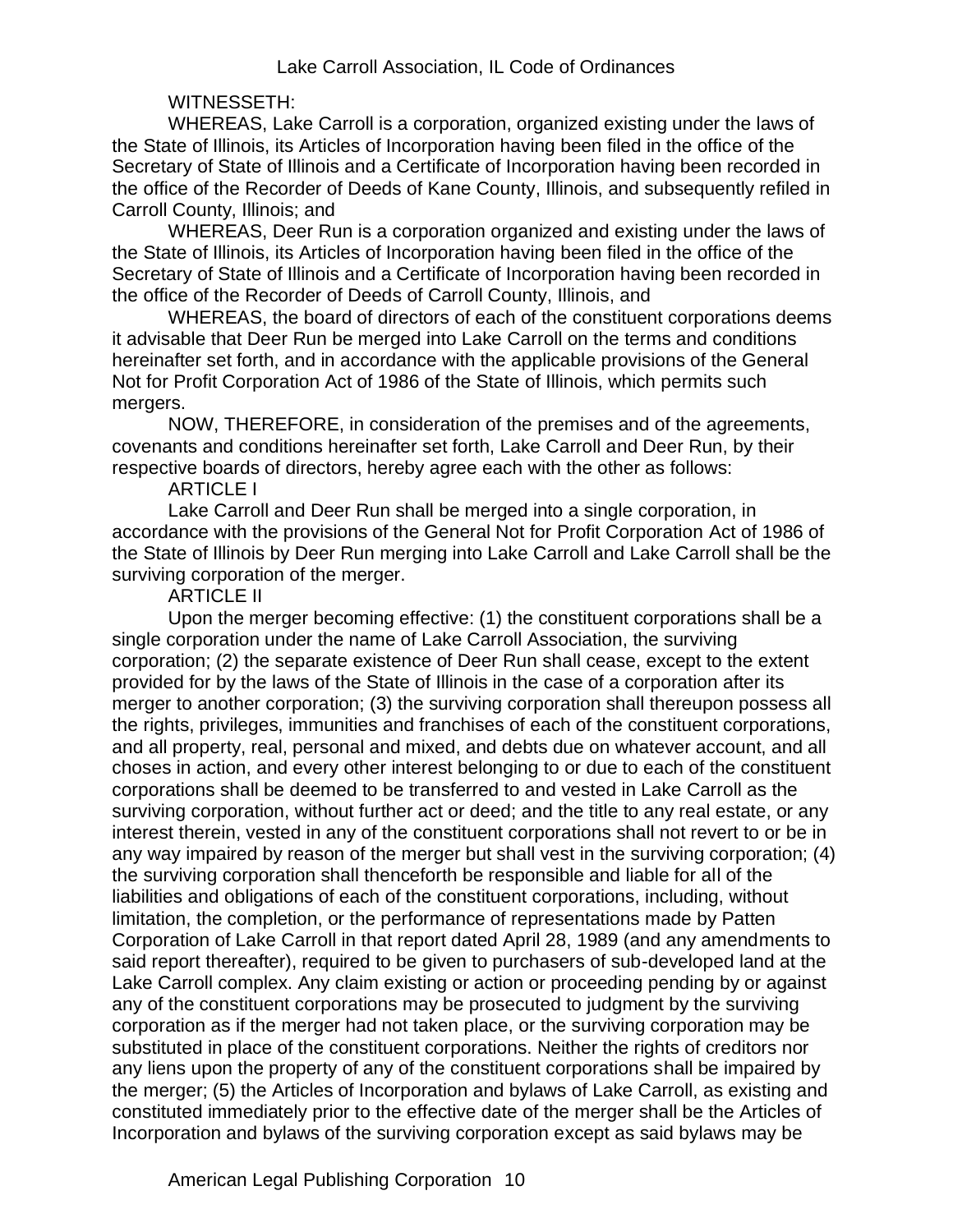amended hereby; (6) for all accounting purposes, the effective date of the merger shall be deemed to be noon on the 15th day of July, 1989.

ARTICLE III

The surviving corporation shall pay all expenses of carrying this Plan and Agreement of Merger into effect and accomplishing the merger provided for herein. The surviving corporation shall not be required to pay any legal fees or other costs of Deer Run without its prior written consent.

ARTICLE IV

The assets and liabilities of Deer Run, at the effective date of the merger, shall be taken on the books of the surviving corporation at the amounts at which they, respectively, shall, on such date be carried on the books of Deer Run. Deer Run, by the execution of this Plan and Agreement of Merger, certifies that it has provided to Lake Carroll true and correct copies of any financial statements prepared for Deer Run since its inception, any and all tax returns filed with the Internal Revenue Service of the U.S. Treasury and the State of Illinois; that any liability of Deer Run to be met by the surviving corporation has been disclosed to Lake Carroll independently or by such financial statements and tax returns, or by the Management Agreement of January 2, 1989, between Lake Carroll and Deer Run, which Management Agreement is in effect as of the date of this Plan and Agreement of Merger.

ARTICLE V

Initially there shall be seven (7) directors of the surviving corporation who shall be the same persons constituting the board of directors at Lake Carroll immediately prior to the effective date of the merger, and such persons shall hold office until the first annual meeting of the members of the surviving corporation and until their respective successors are elected according to the bylaws of the surviving corporation. The first annual meeting will be held October 29, 1989, at which meeting three (3) of the seven (7) directors will be elected. The term of all officers of the surviving corporation shall continue and each shall be deemed to be the officers of the surviving corporation upon the effective date of the merger. Thereafter, other persons may be elected or appointed to such offices from time to time in accordance with the bylaws of the surviving corporation. After the effective date of the merger, all future elections shall be conducted according to the bylaws of Lake Carroll, but existing members of Deer Run shall have the full right to be a part of the election process, including (without limitation) the right to vote and to run for office.

### ARTICLE VI

If at any time the surviving corporation shall consider or be advised that any further assignment or assurance in law is necessary or desirable to vest in the surviving corporation the title to any property or rights of any of the constituent corporations, the proper officer and directors of the constituent corporations shall execute and deliver all such proper assignments, conveyances and assurances in law and do all things necessary or proper to vest such property or rights in the surviving corporation, and otherwise to carry out the purposes of this Plan and Agreement of Merger.

### ARTICLE VII

Prior to the effective date of this merger, Dear Run bylaws and policies allowed Co-owner Members. Lake Carroll bylaws restrict and limit Co-Owner Members.

The rights and privileges of Co-Owner Members derived through membership in Deer Run, or through the acquisition of real estate at the Lake Carroll complex which entails membership in Deer Run, shall not be abridged or limited by this Plan and Agreement if such co-ownership status exists prior to the effective date of merger, and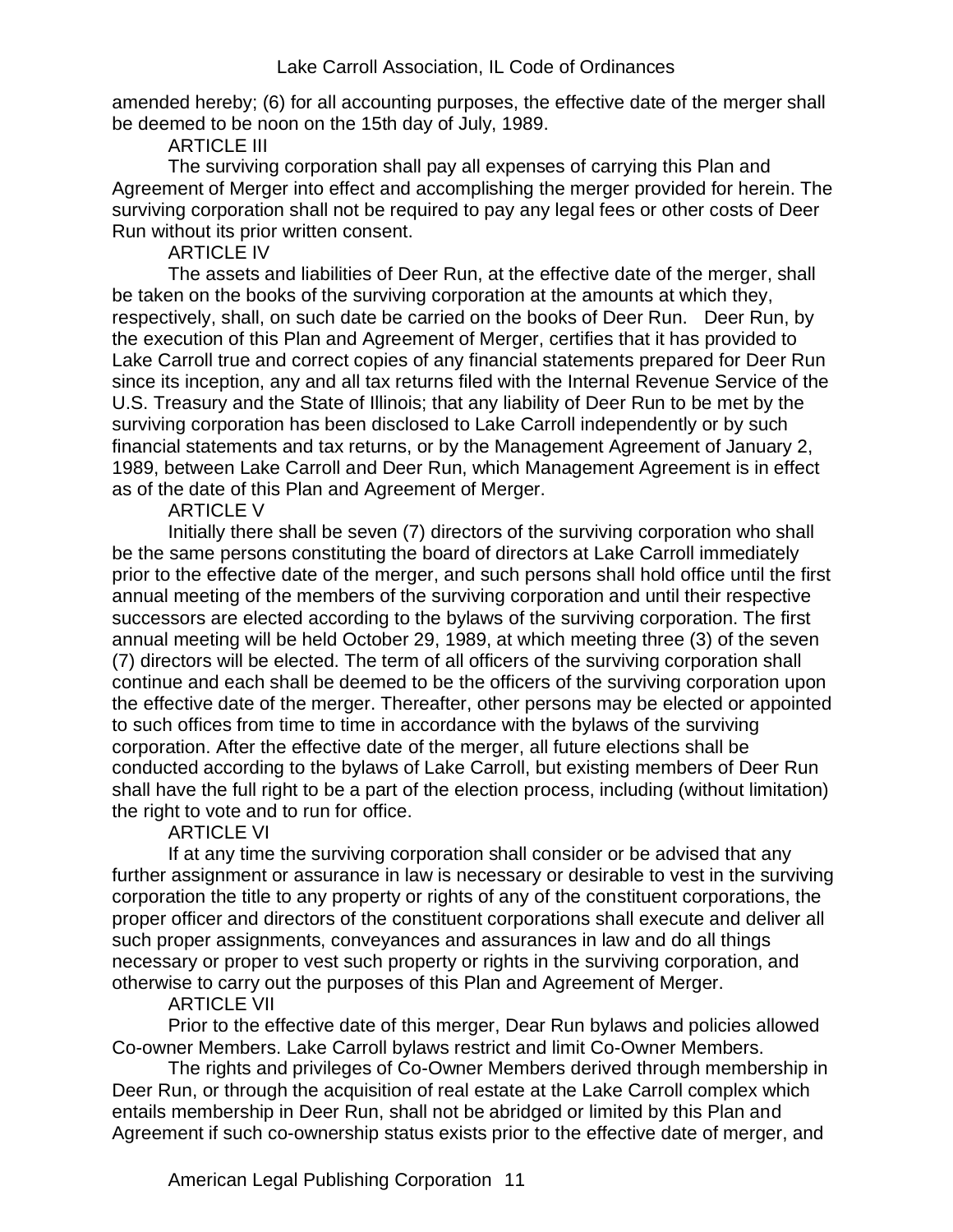any such Co-Owner status existing or arising prior to said date shall remain in effect thereafter. After the effective date of merger, no additional Co-Owner Members shall be allowed. Co-Owner Members may be subject to reasonable and uniform rules, regulations, and assessments, as previously established for Lake Carroll Co-Owners or as may be established by the board of directors of Lake Carroll hereafter.

ARTICLE VIII

The following entities may be recognized as owners: Individuals, corporations, and trustees; provided however, that the board of directors of Lake Carroll may establish reasonable rules and regulations as to which persons affiliated with a corporate owner, a trust or a trustee arrangement, shall be entitled to the use of amenities or have any other privileges of a member in good standing at Lake Carroll.

ARTICLE IX

The concept and Plan of Merger has been submitted to the members of Lake Carroll at a Special Meeting of said membership held on August 21, 1988, pursuant to due notice, and has been approved by two-thirds of the members of Lake Carroll voting, in person or by proxy, and further approved by a majority of the board of directors of Lake Carroll by Resolution duly passed thereafter.

ARTICLE X

The concept and Plan of Merger has been submitted to the members and directors of Deer Run, at a Special meeting of said membership and directors held on July 14, 1989, where the same received approval by the vote of at least a majority of the members of Dear Run and of a majority of the board of directors of Deer Run, in accordance with the requirements of the General Not for Profit Corporation Act of 1986 of the State of Illinois, Ill. Rev. Stat., c. 32, §§ 111.15 and 111.20, being 805 ILCS 105 and the bylaws of Deer Run.

ARTICLE XI

This Plan and Agreement of Merger shall not affect the Declaration of Restrictions and Covenants made May 15, 1972 as amended concerning Lake Carroll, nor shall this Plan and Agreement of Merger effect the Declaratory Statement of Covenants and Restrictions for Deer Run on Lake Carroll dated February 19, 1987, as amended, concerning Deer Run, and said Declarations shall continue to impose mutual and beneficial restrictions, covenants, equitable servitudes and changes under a general plan, or scheme of improvements for the benefit of the various lots and parcels in the Lake Carroll Development in Carroll County, Illinois, to which each such Declaration shall apply. Upon approval and implementation of this Plan and Agreement of Merger, "Association" as defined in the Declaratory Statement of Covenants and Restrictions for Deer Run or Lake Carroll shall mean Lake Carroll Association and "Board" shall mean the board of directors of Lake Carroll Association. Each owner who is a member of Deer Run, (voting or otherwise) shall automatically become a Member of Lake Carroll (voting or otherwise). Nothing herein shall abridge the rights and privileges heretofore granted to members of Deer Run or to the members of Lake Carrol existing prior to the effective date of merger, pursuant to the Declarations described in this Article XI or the bylaws of either organization.

ARTICLE XII

The effective date of merger shall be Saturday, July 15, 1989, at noon, for accounting purposes only.

IN WITNESS WHEREOF, Lake Carroll and Deer Run have caused this Plan and Agreement of Merger to be signed by its board of directors and its corporate seal to be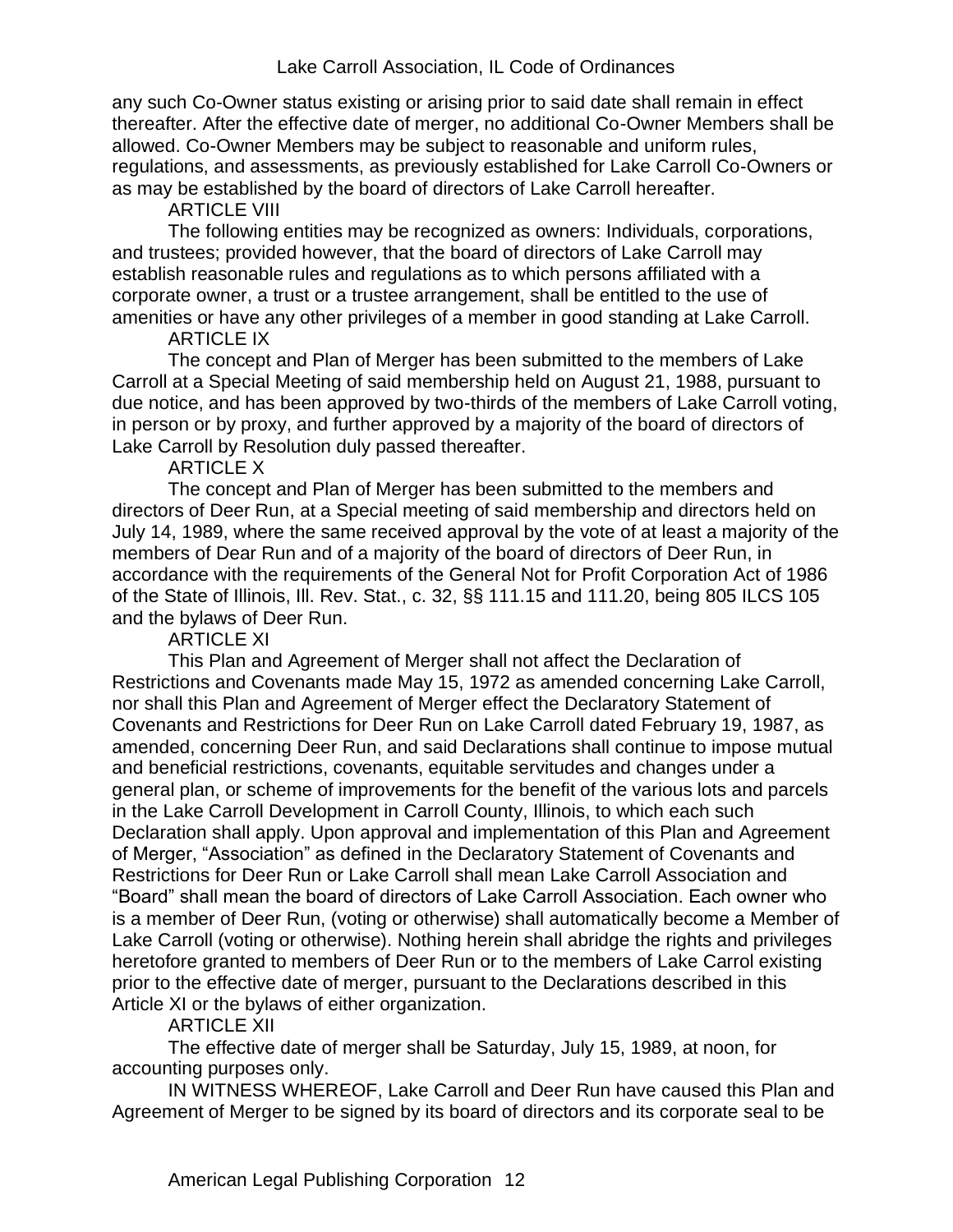hereunto affixed and attested by its Secretary in the case of each Corporation, as of the day and year first above written.

|                              | /s/                              |
|------------------------------|----------------------------------|
|                              | <u>/s/</u>                       |
|                              | /s/                              |
|                              | /s/                              |
| <b>ATTEST:</b><br><u>/s/</u> | <b>Directors of Lake Carroll</b> |
|                              | Secretary                        |
|                              | (Corporate Seal)                 |
|                              | /s/                              |
|                              | /s/                              |
|                              | /s/                              |
| ATTEST:<br>/s/               | Directors of Deer Run            |

**Secretary** 

(Corporate Seal)

I, William Ebenezer, Secretary of Lake Carroll Association, a corporation organized and existing under the General Not for Profit Corporation Act of 1986 of the State of Illinois, hereby certify, as Secretary and under the seal of Lake Carroll Association that the Plan and Agreement of Merger to which this Certificate is attached, after having been first duly signed on behalf of Lake Carroll Association by a majority of the directors thereof and having been signed by a majority of the directors of Deer Run Association, a corporation organized and existing under the General Not for Profit Corporation Act of the State of Illinois, previously had been submitted to the members of Lake Carroll Association at a special meeting of such members duly called and held on August 21, 1988 for the purpose of considering and taking action upon the Merger, and the Merger was duly adopted by the vote of at least two-thirds of the votes entitled to be cast by members at the meeting of members of Lake Carroll Association and is the duly adopted agreement of Lake Carroll Association pursuant to the provisions of the General Not for Profit Corporation Act of 1986 of the State of Illinois.

Witness my hand and the seal of Lake Carroll Association the 15th day of July, 1989.

/s/

**Secretary** 

(CORPORATE SEAL)